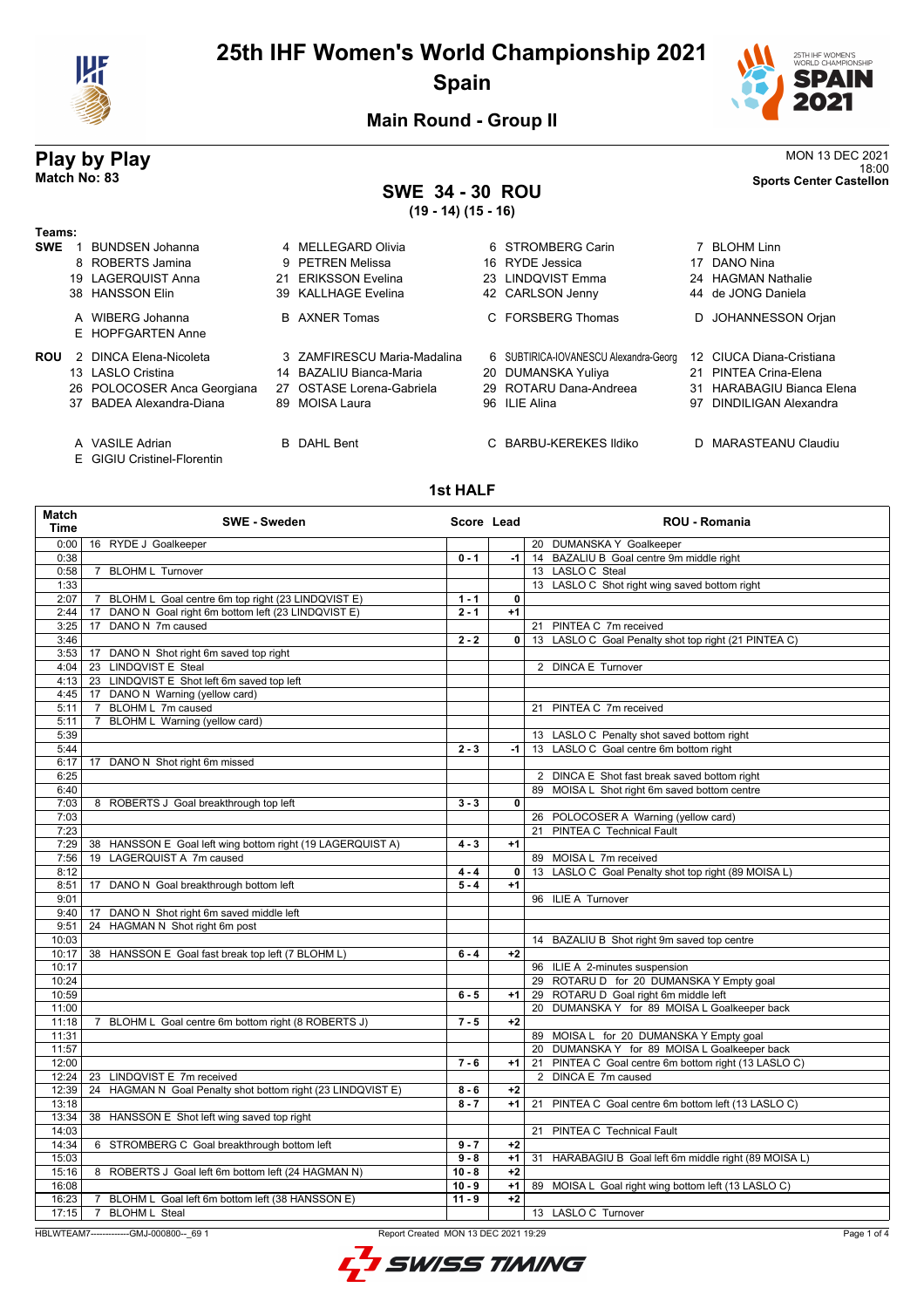

# **25th IHF Women's World Championship 2021 Spain**



#### **Main Round - Group II**

#### **SWE 34 - 30 ROU (19 - 14) (15 - 16)**

**1st HALF**

| <b>Match</b><br><b>Time</b> | <b>SWE - Sweden</b>                                             | Score Lead |      | <b>ROU - Romania</b>                                      |
|-----------------------------|-----------------------------------------------------------------|------------|------|-----------------------------------------------------------|
| 17:25                       | 4 MELLEGARD O Goal fast break middle left (6 STROMBERG C)       | $12 - 9$   | $+3$ |                                                           |
| 17:26                       |                                                                 |            |      | Team timeout                                              |
| 17:47                       |                                                                 |            |      | 13 LASLO C Turnover                                       |
| 18:35                       | 6 STROMBERG C Turnover                                          |            |      | 13 LASLO C Steal                                          |
| 18:50                       |                                                                 | $12 - 10$  | $+2$ | 31 HARABAGIU B Goal left 6m middle right (13 LASLO C)     |
| 19:14                       | 24 HAGMAN N Shot fast break saved middle right                  |            |      |                                                           |
| 19:27                       |                                                                 |            |      | 12 CIUCA D for 20 DUMANSKA Y Goalkeeper Substitution      |
| 19:27                       |                                                                 | $12 - 11$  | $+1$ | 31 HARABAGIU B Goal fast break bottom right (21 PINTEA C) |
| 19:27                       | 23 LINDQVIST E 7m received                                      |            |      |                                                           |
| 19:43                       | 24 HAGMAN N Goal Penalty shot bottom right                      | $13 - 11$  | $+2$ |                                                           |
| 19:43                       |                                                                 |            |      | 20 DUMANSKA Y for 12 CIUCA D Goalkeeper Substitution      |
| 20:12                       |                                                                 |            |      | 37 BADEA A Shot right wing saved middle left              |
| 20:38                       | 7 BLOHM L Goal left 6m middle left (23 LINDQVIST E)             | $14 - 11$  | $+3$ |                                                           |
| 21:13                       |                                                                 | $14 - 12$  | $+2$ | 37 BADEA A Goal right wing top right (13 LASLO C)         |
| 21:43                       | 8 ROBERTS J Turnover                                            |            |      |                                                           |
| 21:55                       |                                                                 | $14 - 13$  | $+1$ | 21 PINTEA C Goal centre 6m bottom centre (13 LASLO C)     |
| 22:05                       | 23 LINDQVIST E 7m received                                      |            |      | 21 PINTEA C 7m caused                                     |
| 22:19                       | 24 HAGMAN N Goal Penalty shot middle left (23 LINDQVIST E)      | $15 - 13$  | $+2$ |                                                           |
| 23:19                       |                                                                 | $15 - 14$  | $+1$ | 29 ROTARU D Goal breakthrough top right                   |
| 23:30                       | BLOHM L Shot centre 6m saved bottom centre<br>$\overline{7}$    |            |      |                                                           |
| 24:05                       |                                                                 |            |      | 27 OSTASE L Technical Fault                               |
| 24:21                       | 4 MELLEGARD O Goal left wing bottom left (6 STROMBERG C)        | $16 - 14$  | $+2$ |                                                           |
| 24:53                       | 4 MELLEGARD O 7m caused                                         |            |      | 29 ROTARU D 7m received                                   |
| 24:57                       | BUNDSEN J for 16 RYDE J Goalkeeper Substitution<br>$\mathbf{1}$ |            |      |                                                           |
| 24:57                       |                                                                 |            |      | 13 LASLO C Penalty shot post                              |
| 25:15                       | 16 RYDE J for 1 BUNDSEN J Goalkeeper Substitution               |            |      |                                                           |
| 25:21                       | Team timeout                                                    |            |      |                                                           |
| 25:56                       | 6 STROMBERG C Shot left 9m missed                               |            |      |                                                           |
| 26:10                       |                                                                 |            |      | 29 ROTARU D Shot left 9m missed                           |
| 26:27                       | 6 STROMBERG C Goal breakthrough bottom left                     | $17 - 14$  | $+3$ |                                                           |
| 27:22                       | 23 LINDQVIST E Block                                            |            |      | 31 HARABAGIU B Shot left 6m blocked                       |
| 28:03                       | 8 ROBERTS J Technical Fault                                     |            |      |                                                           |
| 28:38                       |                                                                 |            |      | 37 BADEA A Shot right wing saved middle left              |
| 28:49                       | 6 STROMBERG C 7m received                                       |            |      | 27 OSTASE L 7m caused                                     |
| 28:49                       |                                                                 |            |      | 27 OSTASE L 2-minutes suspension                          |
| 28:49                       | 24 HAGMAN N Goal Penalty shot bottom right (6 STROMBERG C)      | $18 - 14$  | $+4$ |                                                           |
| 28:49                       |                                                                 |            |      | 12 CIUCA D for 20 DUMANSKA Y Goalkeeper Substitution      |
| 29:02                       |                                                                 |            |      | 21 PINTEA C for 12 CIUCA D Empty goal                     |
| 29:31                       |                                                                 |            |      | 20 DUMANSKA Y for 37 BADEA A Goalkeeper back              |
| 29:37                       |                                                                 |            |      | 31 HARABAGIU B Shot left 6m saved middle right            |
| 29:43                       | BUNDSEN J for 16 RYDE J Goalkeeper Substitution<br>$\mathbf{1}$ |            |      |                                                           |
| 29:43                       | 24 HAGMAN N 7m caused                                           |            |      | 97 DINDILIGAN A 7m received                               |
| 29:51                       |                                                                 |            |      | 21 PINTEA C Penalty shot saved middle left                |
|                             | 29:59   23 LINDQVIST E Goal right 6m top left (8 ROBERTS J)     | $19 - 14$  | $+5$ |                                                           |
|                             |                                                                 |            |      |                                                           |

#### **2nd HALF**

| Match<br>Time | <b>SWE - Sweden</b>                               | Score Lead |      | <b>ROU - Romania</b>                                   |
|---------------|---------------------------------------------------|------------|------|--------------------------------------------------------|
| 30:00         | 16<br>RYDE J Goalkeeper                           |            |      | DUMANSKA Y Goalkeeper<br>20                            |
| 30:17         | STROMBERG C Shot left 6m saved middle left<br>6   |            |      |                                                        |
| 30:34         |                                                   |            |      | 13 LASLO C for 20 DUMANSKA Y Empty goal                |
| 31:18         |                                                   |            |      | 14 BAZALIU B Shot right 9m post                        |
| 31:24         |                                                   |            |      | DUMANSKA Y for 13 LASLO C Goalkeeper back<br>20        |
| 31:30         |                                                   | $19 - 15$  | $+4$ | 21 PINTEA C Goal centre 6m top right                   |
| 31:54         | BLOHM L Goal centre 6m top centre (6 STROMBERG C) | $20 - 15$  | $+5$ |                                                        |
| 32:21         |                                                   | $20 - 16$  | $+4$ | 14 BAZALIU B Goal left 9m top left                     |
| 32:36         | STROMBERG C Goal breakthrough bottom left<br>6    | $21 - 16$  | $+5$ |                                                        |
| 33:11         |                                                   |            |      | 13 LASLO C Shot right 6m saved bottom right            |
| 33:24         | BLOHM L Goal left 6m middle left (23 LINDQVIST E) | $22 - 16$  | $+6$ |                                                        |
| 33:56         |                                                   |            |      | ROTARU D Shot centre 9m saved bottom right<br>29       |
| 34:14         | 8 ROBERTS J Shot right 6m saved bottom right      |            |      |                                                        |
| 34:28         |                                                   | $22 - 17$  | $+5$ | 13 LASLO C Goal fast break bottom right                |
| 34:53         | BLOHM L Shot centre 6m saved top right            |            |      |                                                        |
| 35:39         |                                                   | $22 - 18$  | $+4$ | BAZALIU B Goal left 9m bottom right (13 LASLO C)<br>14 |
| 36:26         | LINDQVIST E Turnover<br>23                        |            |      | <b>DINCA E Steal</b><br>$\mathcal{P}$                  |
| 36:47         |                                                   | $22 - 19$  | $+3$ | 89 MOISA L Goal fast break top left (2 DINCA E)        |
| 37:25         | LINDQVIST E Shot left 9m missed<br>23             |            |      |                                                        |
| 37:40         |                                                   |            |      | BAZALIU B Shot centre 6m saved bottom left<br>14       |

HBLWTEAM7---------------GMJ-000800--\_69 1 Report Created MON 13 DEC 2021 19:29



**Play by Play**<br>MON 13 DEC 2021<br>Sports Center Castellon<br>Sports Center Castellon 18:00 **Match No: 83 Sports Center Castellon**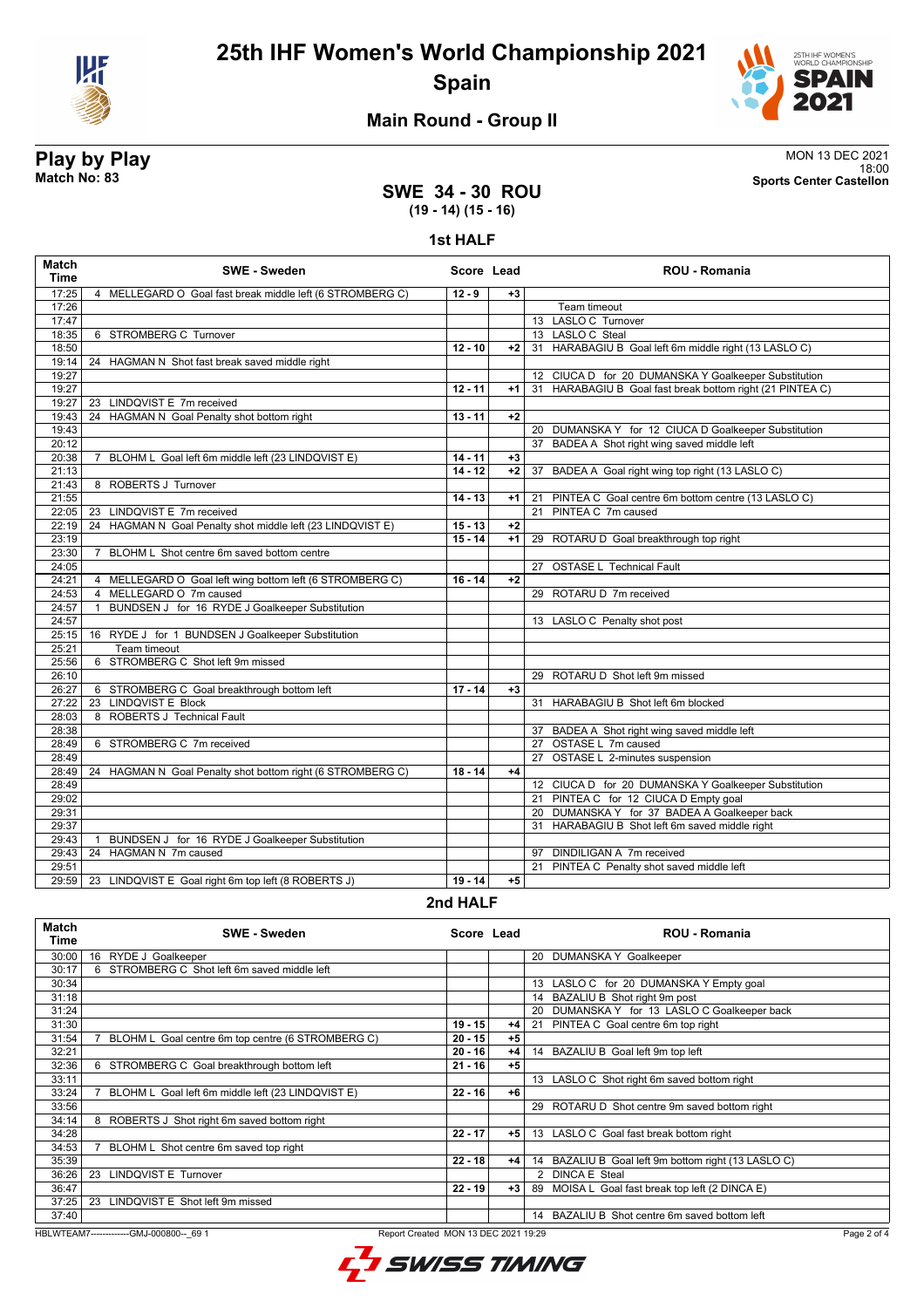



18:00 **Match No: 83 Sports Center Castellon**

### **Main Round - Group II**

# **Play by Play**<br>MON 13 DEC 2021<br>Sports Center Castellon<br>Sports Center Castellon

**SWE 34 - 30 ROU (19 - 14) (15 - 16)**

**2nd HALF**

| Match<br>Time  | <b>SWE - Sweden</b>                                                                          | Score Lead             |              | <b>ROU - Romania</b>                                       |
|----------------|----------------------------------------------------------------------------------------------|------------------------|--------------|------------------------------------------------------------|
|                | 37:50   19 LAGERQUIST A for 16 RYDE J Empty goal                                             |                        |              |                                                            |
| 38:32          | 16 RYDE J for 19 LAGERQUIST A Goalkeeper back                                                |                        |              |                                                            |
| 38:32          |                                                                                              |                        |              | 26 POLOCOSER A 2-minutes suspension                        |
| 38:32          | 19 LAGERQUIST A for 16 RYDE J Empty goal                                                     |                        |              |                                                            |
| 38:32          | 16 RYDE J for 19 LAGERQUIST A Goalkeeper back                                                |                        |              |                                                            |
| 38:51<br>38:56 | 24 HAGMAN N Shot right wing saved middle left                                                |                        |              | 13 LASLO C for 20 DUMANSKA Y Empty goal                    |
| 39:02          | 7 BLOHM L Shot centre 6m post                                                                |                        |              |                                                            |
| 39:54          |                                                                                              |                        |              | 20 DUMANSKA Y for 2 DINCA E Goalkeeper back                |
| 39:55          |                                                                                              | $22 - 20$              | $+2$         | 21 PINTEA C Goal centre 6m top left (13 LASLO C)           |
| 40:16          |                                                                                              |                        |              | A VASILE A Warning (yellow card) bench punishment          |
| 40:36          | 23 LINDQVIST E Goal breakthrough bottom right                                                | $23 - 20$              | $+3$         |                                                            |
| 40:58          |                                                                                              | $23 - 21$              | $+2$         | 14 BAZALIU B Goal left 9m top right (89 MOISA L)           |
| 41:30          | 23 LINDQVIST E Goal breakthrough top right                                                   | $24 - 21$              | $+3$         |                                                            |
| 41:57          |                                                                                              | $24 - 22$              | $+2$         | 13 LASLO C Goal breakthrough top right                     |
| 42:35          | Team timeout                                                                                 |                        |              |                                                            |
| 43:24<br>43:53 | HAGMAN N Goal right wing top centre (8 ROBERTS J)<br>24<br>DANO N 2-minutes suspension<br>17 | $25 - 22$              | $+3$         |                                                            |
| 44:13          |                                                                                              |                        |              | 2 DINCA E Shot left wing post                              |
| 44:25          | 42 CARLSON J for 16 RYDE J Empty goal                                                        |                        |              |                                                            |
| 44:45          | 23 LINDQVIST E Goal breakthrough bottom right                                                | $26 - 22$              | $+4$         |                                                            |
| 44:46          | 16 RYDE J for 24 HAGMAN N Goalkeeper back                                                    |                        |              |                                                            |
| 45:05          |                                                                                              | $26 - 23$              | +3           | DINDILIGAN A Goal left wing top right (14 BAZALIU B)<br>97 |
| 45:27          | 24 HAGMAN N for 16 RYDE J Empty goal                                                         |                        |              |                                                            |
| 46:18          | 42 CARLSON J Goal breakthrough bottom left                                                   | $27 - 23$              | $+4$         |                                                            |
| 46:26          | 16 RYDE J for 42 CARLSON J Goalkeeper back                                                   |                        |              |                                                            |
| 46:59          |                                                                                              |                        |              | 13 LASLO C Shot right 6m saved top right                   |
| 47:35          | 42 CARLSON J Goal left 9m top right (4 MELLEGARD O)                                          | $28 - 23$<br>$28 - 24$ | $+5$         |                                                            |
| 47:55<br>47:55 | 8 ROBERTS J Goal fast break top right                                                        | $29 - 24$              | $+4$<br>$+5$ | 29 ROTARU D Goal right wing top left                       |
| 47:55          |                                                                                              |                        |              | Team timeout                                               |
| 47:55          |                                                                                              |                        |              | 13 LASLO C for 20 DUMANSKA Y Empty goal                    |
| 48:18          |                                                                                              | $29 - 25$              | $+4$         | 13 LASLO C Goal centre 9m bottom left                      |
| 48:23          |                                                                                              |                        |              | 20 DUMANSKA Y for 13 LASLO C Goalkeeper back               |
| 48:54          | 8 ROBERTS J Goal left wing bottom right (6 STROMBERG C)                                      | $30 - 25$              | $+5$         |                                                            |
| 49:02          |                                                                                              |                        |              | 13 LASLO C for 20 DUMANSKA Y Empty goal                    |
| 49:54          |                                                                                              | $30 - 26$              | $+4$         | 27 OSTASE L Goal centre 6m bottom left (13 LASLO C)        |
| 49:54          |                                                                                              |                        |              | 20 DUMANSKA Y for 14 BAZALIU B Goalkeeper back             |
| 50:24<br>50:30 | 42 CARLSON J Goal breakthrough bottom right                                                  | $31 - 26$              | $+5$         | 14 BAZALIU B for 20 DUMANSKA Y Empty goal                  |
| 50:56          |                                                                                              |                        |              | 20 DUMANSKA Y for 14 BAZALIU B Goalkeeper back             |
| 51:02          |                                                                                              | $31 - 27$              | $+4$         | 3 ZAMFIRESCU M Goal right 9m middle right                  |
| 51:34          | 24 HAGMAN N Shot right wing saved top right                                                  |                        |              |                                                            |
| 51:45          |                                                                                              |                        |              | 14 BAZALIU B for 20 DUMANSKA Y Empty goal                  |
| 52:10          | 8 ROBERTS J Block                                                                            |                        |              | 3 ZAMFIRESCU M Shot right 6m blocked                       |
| 52:22          | 8 ROBERTS J Shot empty goal missed                                                           |                        |              |                                                            |
| 52:45          |                                                                                              |                        |              | 20 DUMANSKA Y for 14 BAZALIU B Goalkeeper back             |
| 52:45          |                                                                                              | $32 - 27$              |              | 27 OSTASE L Shot centre 6m saved bottom left               |
| 53:16          | 53:09   42 CARLSON J Goal breakthrough top right                                             |                        | $+5$         | 14 BAZALIU B for 20 DUMANSKA Y Empty goal                  |
| 53:41          |                                                                                              |                        |              | 20 DUMANSKA Y for 14 BAZALIU B Goalkeeper back             |
| 53:37          |                                                                                              |                        |              | 14 BAZALIU B Shot left 9m post                             |
| 54:11          | 7 BLOHM L Shot centre 6m post                                                                |                        |              |                                                            |
| 54:18          |                                                                                              | $32 - 28$              | +4           | 13 LASLO C Goal centre 9m top left                         |
| 54:49          |                                                                                              |                        |              | ZAMFIRESCU M 2-minutes suspension<br>3                     |
| 55:07          | 23 LINDQVIST E Technical Fault                                                               |                        |              |                                                            |
| 55:26          |                                                                                              |                        |              | 14 BAZALIU B for 20 DUMANSKA Y Empty goal                  |
| 56:27          |                                                                                              |                        |              | 20 DUMANSKA Y for 97 DINDILIGAN A Goalkeeper back          |
| 56:30          |                                                                                              | $32 - 29$              | $+3$         | PINTEA C Goal centre 6m bottom right (13 LASLO C)<br>21    |
| 56:52          | BLOHM L Goal centre 6m bottom right (8 ROBERTS J)<br>7                                       | $33 - 29$              | $+4$         | Team timeout                                               |
| 56:55<br>56:55 |                                                                                              |                        |              | 13 LASLO C for 20 DUMANSKA Y Empty goal                    |
| 57:20          |                                                                                              |                        |              | 20 DUMANSKA Y for 14 BAZALIU B Goalkeeper back             |
| 57:18          | 24 HAGMAN N Steal                                                                            |                        |              | 13 LASLO C Turnover                                        |
| 57:53          | ROBERTS J Goal centre 9m top left<br>8                                                       | $34 - 29$              | $+5$         |                                                            |
| 58:01          |                                                                                              |                        |              | 14 BAZALIU B for 20 DUMANSKA Y Empty goal                  |
| 58:16          |                                                                                              |                        |              | 20 DUMANSKA Y for 14 BAZALIU B Goalkeeper back             |
| 58:17          |                                                                                              |                        |              | <b>BADEA A Technical Fault</b><br>37                       |